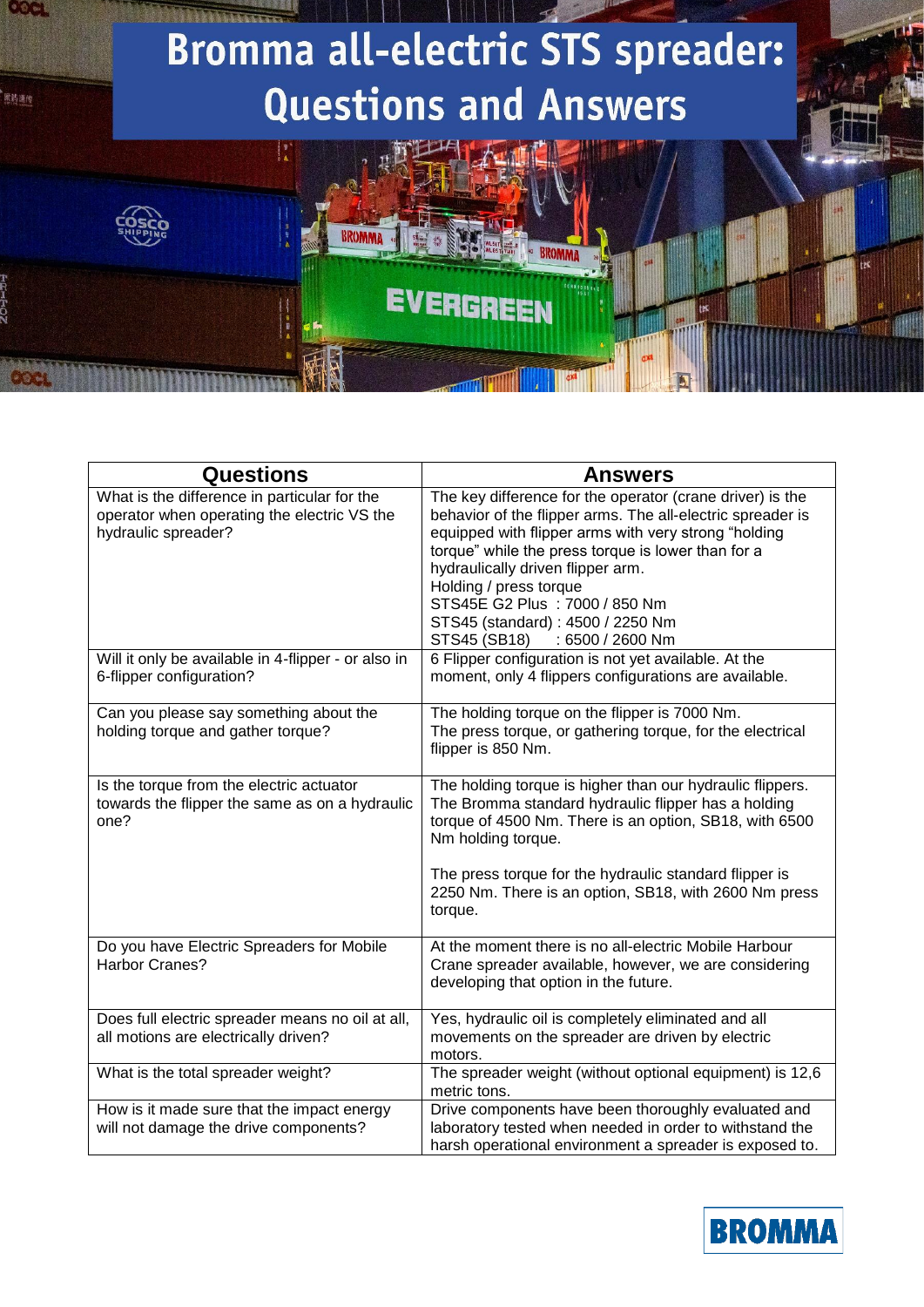| In case of power failure to the spreader, how<br>to unlock the spreader from a container?                                            | The twistlock motors have an output shaft on the top that<br>can be used to force the twistlock gearbox and twist locks<br>to turn. This has to be done on the spreader.                                                                                                                               |                   |
|--------------------------------------------------------------------------------------------------------------------------------------|--------------------------------------------------------------------------------------------------------------------------------------------------------------------------------------------------------------------------------------------------------------------------------------------------------|-------------------|
| Are you ready to use FlexiFlippers on this<br>new concept of all-electric spreader?                                                  | There is nothing in the spreader design that hinders the<br>use of FlexiFlippers. The FlexiFlipper has, however, not<br>been included in the design, verification and CE<br>certification process.                                                                                                     |                   |
| What is the design life of the fully electric<br>spreader?                                                                           | The STS45E G2 Plus is designed according to EN13001,<br>U7, Q3, HC2, HD1, which is the same classification as<br>the Bromma STS45 hydraulic spreader.                                                                                                                                                  |                   |
| Any comparison for maintenance cost?                                                                                                 | This information is not available yet.                                                                                                                                                                                                                                                                 |                   |
| Can it be possible to upgrade G1 electric<br>spreaders with G2?                                                                      | It may be technically possible but in practice, it will be<br>unreasonably expensive                                                                                                                                                                                                                   |                   |
| Does this come with IFM controller or SCS<br>controller?                                                                             | The STS45E G2 Plus comes equipped with SCU which is<br>based on an IFM controller                                                                                                                                                                                                                      |                   |
| Will this new model spreader facilitate the<br>possibility to read the container numbers via<br>OCR technology?                      | The spreader can be equipped with Hawkeye OCR which<br>can read the container number on the top of the container<br>as part of the lifting cycle.                                                                                                                                                      |                   |
| During the trial in Long Beach did the<br>spreaders result in any difference in<br>productivity compared with the previous<br>units? | LBCT states that Bromma all-electric spreaders perform<br>the same as hydraulic spreaders or even better. The new<br>spreaders have faster separation and<br>a single telescoping speed. Additionally, it can benefit<br>operations with M-cycles.                                                     |                   |
| How does the new generation STS45E differ<br>from the previous electrical project?                                                   | The new generation is a completely re-designed product<br>starting from the steel structure to the components.                                                                                                                                                                                         |                   |
| Which spare parts are compatible between<br>the new type of spreader and the STS45?                                                  | Very few parts are compatible. The only parts which are<br>compatible are the twistlock pins.                                                                                                                                                                                                          |                   |
| How many electric motors are used on the<br>new spreader?                                                                            | There are 17 motors:                                                                                                                                                                                                                                                                                   |                   |
|                                                                                                                                      | Telescopic                                                                                                                                                                                                                                                                                             | 2 x 3.7 kW        |
|                                                                                                                                      | <b>Twin Telescopic</b>                                                                                                                                                                                                                                                                                 | $1 \times 1.5$ kW |
|                                                                                                                                      | Twinlift up/ Down                                                                                                                                                                                                                                                                                      | 4 x 0.2 kW        |
|                                                                                                                                      | <b>Twistlcok</b>                                                                                                                                                                                                                                                                                       | 6 x 0.4 kW        |
|                                                                                                                                      | Flipper                                                                                                                                                                                                                                                                                                | $4 \times 0.9$ kW |
| What is the Mean time between failure?                                                                                               | MTBF is a theoretical and calculated value originally<br>applied to microchip-based electronic products.<br>Bromma has not conducted any theoretical calculations<br>on the spreader but the expectations are that the "Time<br>between failures" is equally long (good) as on the<br>hydraulic STS45. |                   |
| Will be the diameter of main energy cable<br>from crane to spreader different?                                                       | The STS45E G2 Plus has a maximum power<br>consumption of 11kW. The crane's power supply<br>installation must be designed to cater for the maximum<br>power consumption and inrush current from direct<br>starting of induction motors. (inrush current from flipper<br>motors: 4 x 1.1kW, 50Hz)        |                   |